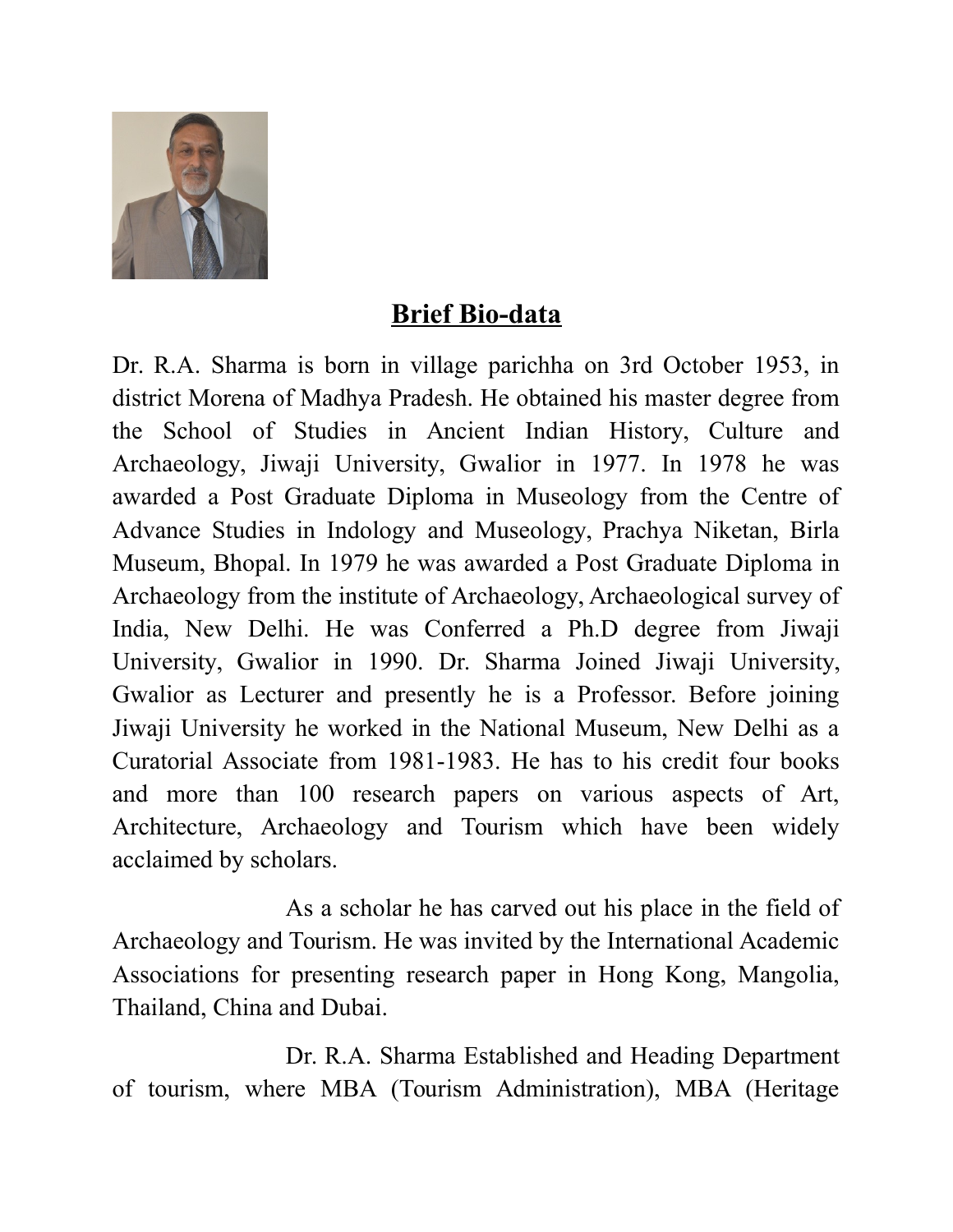tourism management) two year full time Programs, Bachelor of Tourism Administration (BTM) and Bachelor of hotel management & catering technology (BHM&CT) three year Programs in Jiwaji University, Gwalior. Dr. Sharma also teaching students, subjects like cultural and Heritage tourism. More than 40 students are awarded Ph.D. degree under his supervision.

Dr. Sharma Conducted several excavations and explorations and brought in to light cultural sequence of Gwalior and Chambal Division for the Archaeological world. Through explorations a number of rock shelters along with rock painting have also been discovered in and around Gwalior district and Shivpuri.

Dr. Sharma is also life member of various societies such as Indian Archaeological Society, Indian History and Culture Society, Indian Society for Prehistoric and Quaternary Studies, Rock Art association of India, M.P. Itihas Parishad, Indian Tourism Congress, International Association of Historians of Asia, Sodh Yatra and Indian Adult Education Association.

Apart from Dr. Sharma has been invited frequently as resource person for refresher/orientation and Extension Lectures by Patna University, Patna, Dr. Hari Singh Gaur University, Sagar, Laxmibai National Physical University, Gwalior, BSF Acadamy Takenpur, Gwalior, IITTM, Gwalior, H.N.B, Garhwal University, Srinagar, Garhwal, M.L. Sukhadia University, Udaipur, JNV University, Jodhpur, H.P. University Shimla, B.R. Ambedkar Maratha Bada University, Aurangabad, M.D. University, Ajmer, M.S. University Barodara and also by our own University.